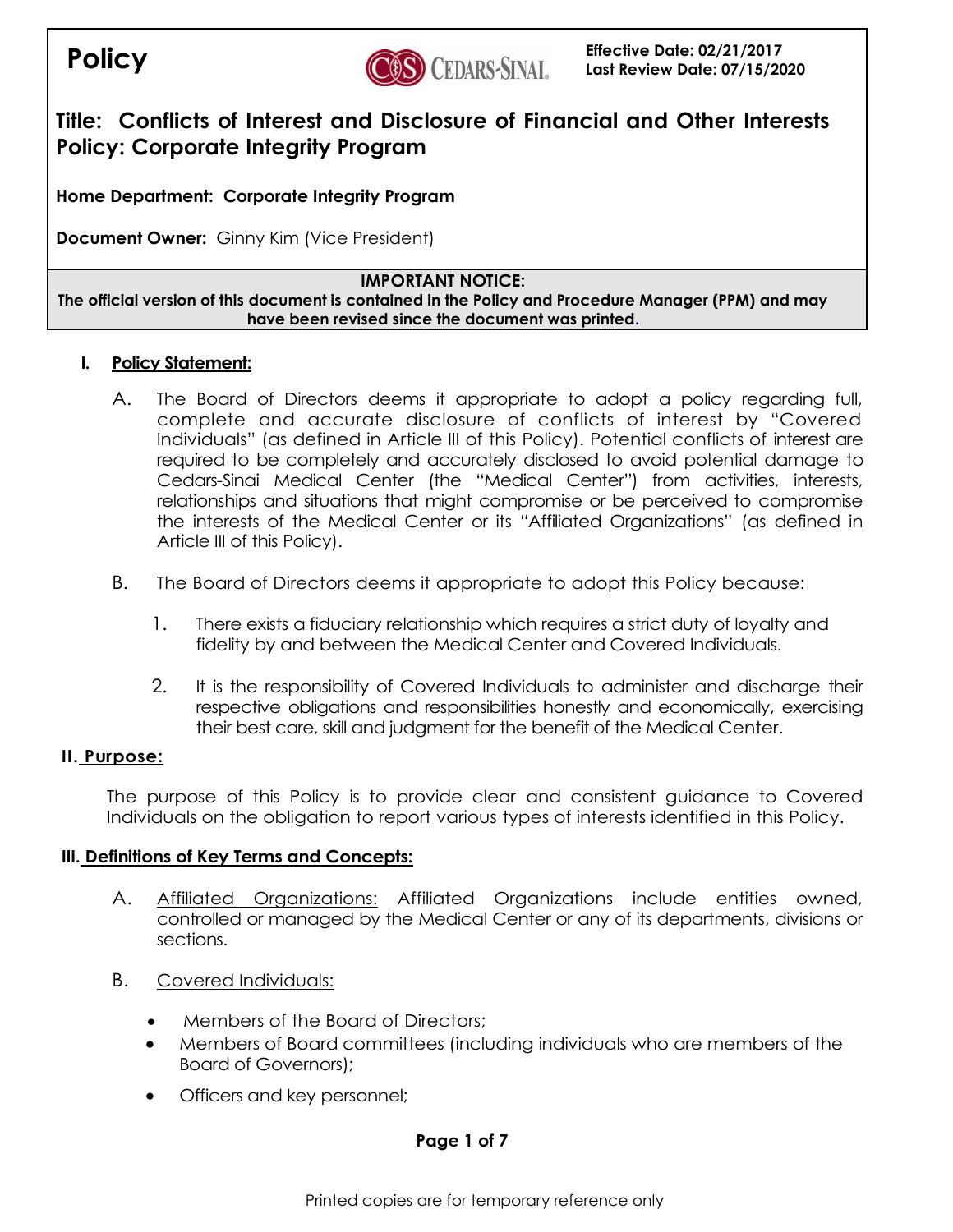

**Home Department: Corporate Integrity Program**

**Document Owner:** Ginny Kim (Vice President)

### **IMPORTANT NOTICE:**

**The official version of this document is contained in the Policy and Procedure Manager (PPM) and may have been revised since the document was printed.**

- Members of the faculty;
- Members of the Medical Staff with administrative responsibilities;
- Members of Medical Staff committees:
- Members of Medical Staff seeking election to Medical Staff offices;
- Members of Medical Staff engaged in research;
- Research Investigators (as defined by NIH policy guidance);
- Consultants and employees working on grant-supported projects or activities as designated by the Senior Vice President for Academic Affairs; and
- Any other individuals identified by the Chairperson of the Board of Directors, the Board of Directors, the Medical Center President or any Medical Center Senior Vice President.
- C. Medical Center: For purposes of this Policy, the Medical Center refers to Cedars-Sinai Medical Center, a California nonprofit public benefit corporation and its Affiliated Organizations.
- D. Relatives: For purposes of this Policy, "relatives" are defined as: an individual's spouse, including common law spouses and same-sex partners, ancestors, children, grandchildren, great-grandchildren, siblings (brothers and sisters), father, mother, sister, brother, in-laws, grandparents, or any of these in a step relationship or through legal adoption.
- E. Conflict of Interest: A conflict of interest can be considered to exist in any instance when the actions or activities of any Covered Individual: has a real or potentially negative impact upon the interests of the Medical Center; or involve the obtaining by a Covered Individual of a gain or advantage; or which result in an adverse effect on any Medical Center interests. The Medical Center reserves the right to determine if other acts or omissions rise to the level of a conflict of interest and to require their disclosure.

# **IV. Policy Implementation:**

A. A full written disclosure of any transactions or business affiliations which may constitute a conflict of interest must be made to the Board of Directors (through the

# **Page 2 of 7**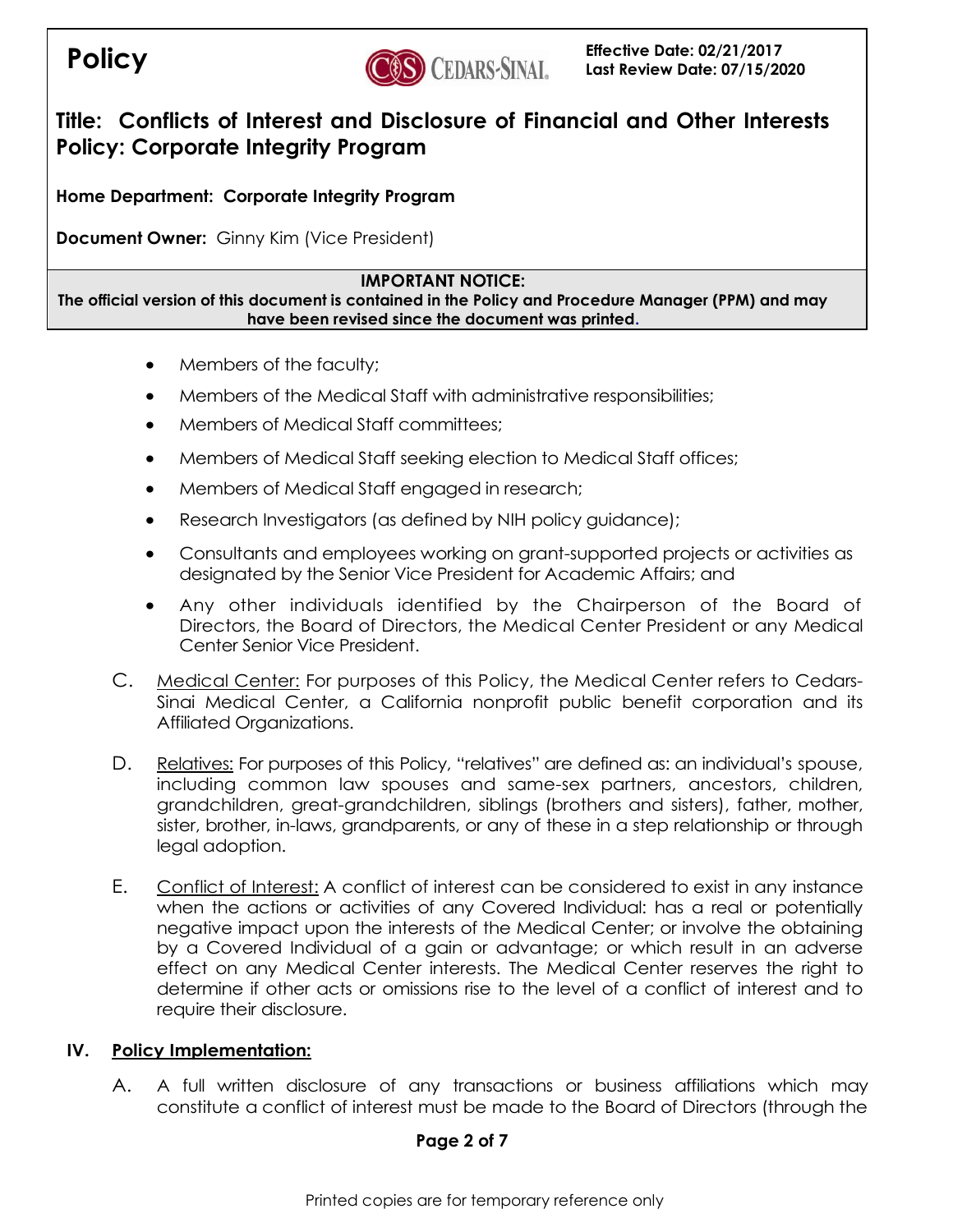

**Home Department: Corporate Integrity Program**

**Document Owner:** Ginny Kim (Vice President)

### **IMPORTANT NOTICE:**

**The official version of this document is contained in the Policy and Procedure Manager (PPM) and may have been revised since the document was printed.**

> office of the President) by each Covered Individual. Such transactions or business affiliations include, but are not limited to, all outside professional arrangements resulting in the receipt of direct or indirect remuneration of any kind. The nature of disclosures, transactions, business affiliations or other situations that may constitute a conflict of interest will be determined by the Medical Center from time to time. In this regard, it is the Covered Individual's duty to disclose any and all outside interests and activities indicated by the annual Conflict of Interest Questionnaire or by conflict of interest guidance issued by the President and CEO under the terms of Paragraph J below. Covered Individuals should not judge on their own whether such interests or activities constitute an actual or potential conflict of interest as defined in Article III.

- B. No member of the Board of Directors or Board of Governors should receive, directly or indirectly, any compensation whatsoever from the Medical Center for his or her service as a member of the respective Board although actual expenses may be reimbursed.
- C. The Medical Center should not enter into any transaction or contract with a Covered Individual unless the following facts are established to the satisfaction of a majority of the Board of Directors (this requirement does not apply to members of Medical Staff committees and/or members of the Medical Staff seeking election to Medical Staff office who fall under no other category of "Covered Individual"):
	- 1. There has been full disclosure of the existence and nature of the interest of the person involved;
	- 2. The Medical Center has entered into the transaction for its own benefit;
	- 3. The transaction was fair and reasonable to the Medical Center at the time it entered into the transaction and the Board of Directors obtains reasonable assurances and reasonably expects that the transaction will remain fair and reasonable during its course;
	- 4. Prior to consummating the transaction, or any part thereof, the Board of Directors has authorized or approved the transaction, in good faith, at a duly held meeting by a vote of a majority of the members of the Board of Directors then in office (excluding any member of the Board of Directors

# **Page 3 of 7**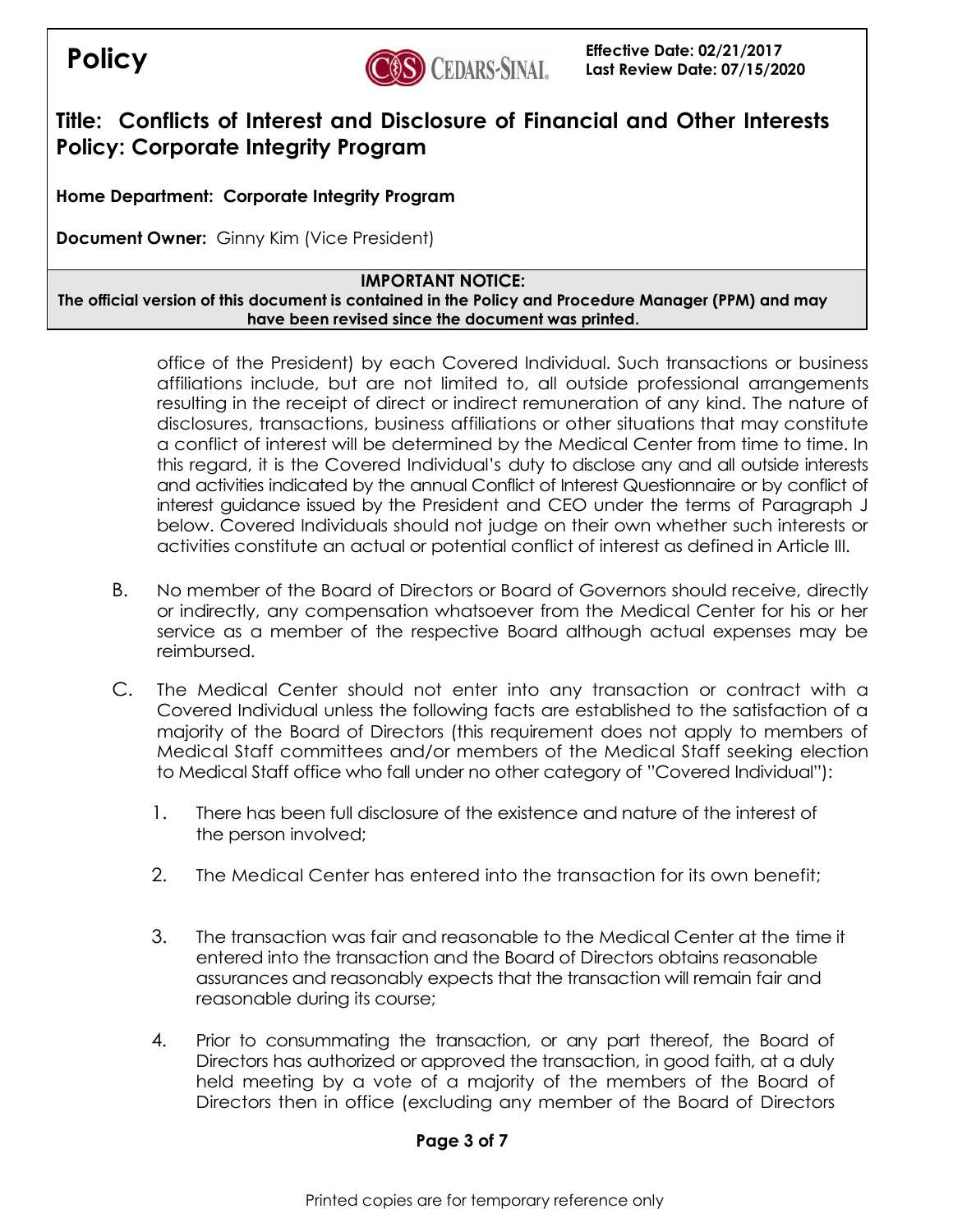

**Home Department: Corporate Integrity Program**

**Document Owner:** Ginny Kim (Vice President)

#### **IMPORTANT NOTICE:**

**The official version of this document is contained in the Policy and Procedure Manager (PPM) and may have been revised since the document was printed.**

> who is interested in the transaction) and with knowledge of the material facts concerning the transaction and the person's interest in the transaction.

- a) Interested directors may be counted in determining the presence of a quorum at a meeting of the Board which authorizes, approves, or ratifies a contract or transaction.
- 5. Prior to authorizing or approving the transaction, the Board considered, and in good faith determined after reasonable investigation under the circumstances, that the Medical Center could not have obtained a more advantageous arrangement with reasonable effort under the circumstances.
- 6. The Board delegates its authority under Paragraph C to the President and CEO in the case of transactions and/or contracts with individuals who are not Board members or members of Board Committees but who are otherwise obligated under this Policy to disclose potential conflicts of interest.
- D. The requirements of Article IV, Paragraph C above do not apply to any transaction or contract approved or authorized by the Board of Directors, in good faith and without unjustified favoritism, as part of a public or charitable program of the Medical Center even though the transaction or contract results in a benefit to one or more directors or their families because they are in the class of persons intended to be benefited by the public or charitable program.
- E. If it is not reasonably practicable to obtain approval of the Board prior to entering into a transaction or contract described in Article IV, Paragraph C above, the following must occur: (a) approval by the Executive Committee of the Board of the transaction in a manner consistent with the standards set forth in Paragraph C, parts 1 through 6; and (b) ratification of the transaction or contract by the Board, after determining in good faith that the conditions of Paragraph C, parts 1 through 6 have been satisfied, at its next meeting by a vote of the majority of the directors then in office without counting the vote of the interested director or directors.
	- F. No spouse or economic dependent of any County employee may be employed in any capacity by the Medical Center if the County employee has any influence in the awarding of a County of Los Angeles Contract with the Medical Center. No officer

#### **Page 4 of 7**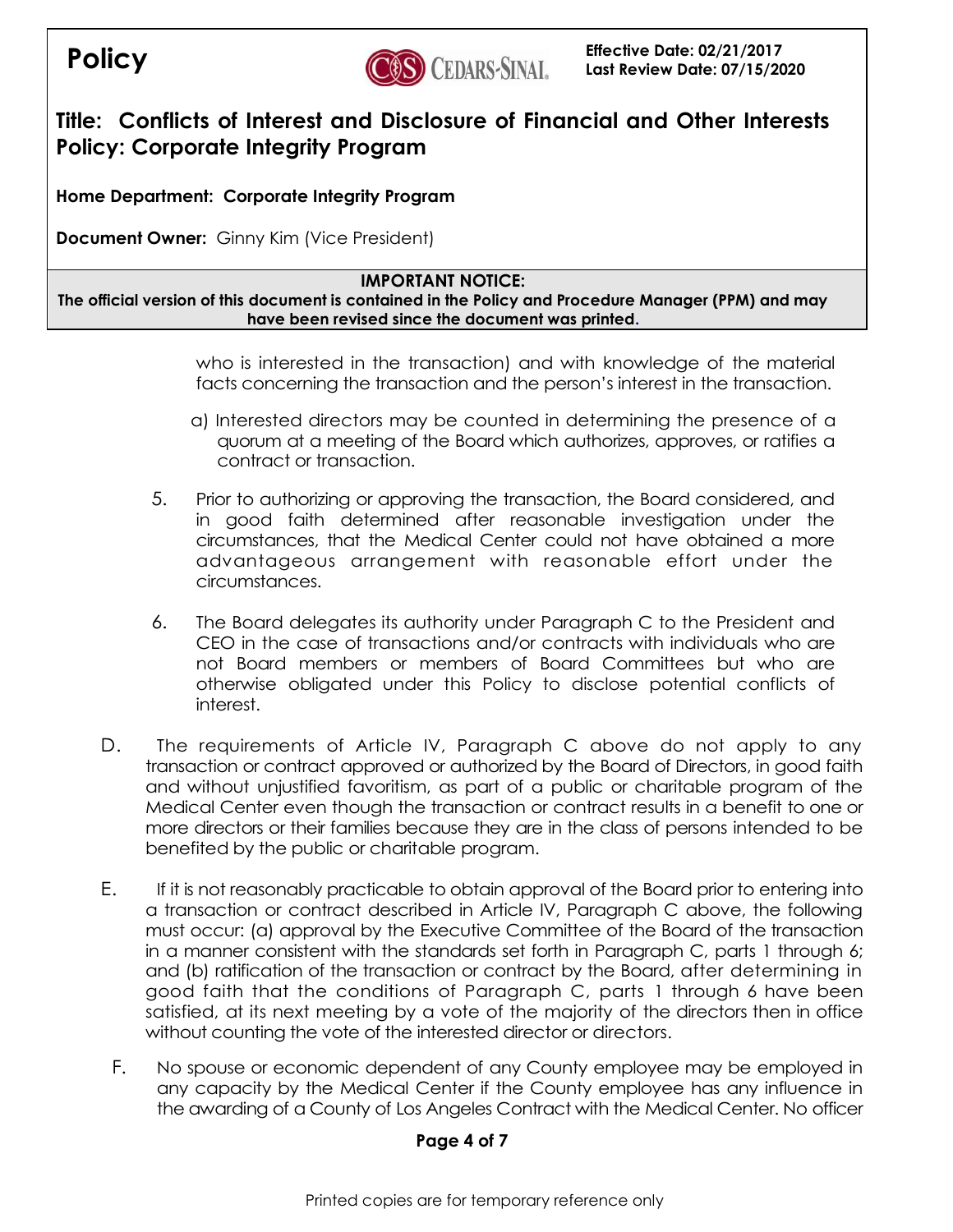

**Home Department: Corporate Integrity Program**

**Document Owner:** Ginny Kim (Vice President)

### **IMPORTANT NOTICE:**

**The official version of this document is contained in the Policy and Procedure Manager (PPM) and may have been revised since the document was printed.**

> or employee of the Medical Center who may benefit from a Los Angeles County Contract with the Medical Center may in any way participate in the County's approval, ongoing evaluation, or attempt to influence the County's approval or ongoing evaluation.

- G. Relatives, as defined in Article III of this Policy, may not be hired or continue employment at the Medical Center without disclosure of the potential conflict of interest and without the express written approval of the Medical Center's President (or the Chairperson of the Board of Directors in the event Relatives of the Medical Center's President are involved), when: (a) they have a supervisory relationship with each other; (b) they have the same immediate supervisor; (c) they work in the same subunit; or (d) there is a substantial probability of regular personal contact in or relating to the business of the Medical Center or a substantial potential for conflicts of interest. Relatives of members of the Board of Directors shall not be hired in any capacity at Medical Center unless the employee was hired before the date the relative became a member of the Board of Directors. Members of the Medical Staff and physicians-in-training (including fellows) are not considered to be "hired" by the Medical Center. Full-time and part-time members of the faculty, however, are considered to be "hired" for purposes of this Policy. The Medical Center reserves the right to determine that other relationships that are not specifically covered by this Policy represent actual or potential conflicts of interest as well. In any case where the Medical Center determines, in its sole discretion that a relationship between two individuals associated with the Medical Center presents an actual or potential conflict of interest, the Medical Center may take whatever action it determines to be appropriate to avoid the actual or potential conflict of interest.
- H. Those individuals covered by this Policy are precluded from holding an ownership interest in, serving as a member of the governing body, or providing direct consultative services to any other hospital that has operations in geographic areas served by the Medical Center, except in such situations which the Audit Committee of the Board determines that such involvement will result in direct, substantial and beneficial advantage to the Medical Center. The initial standard for determining the geographic area served by the Medical Center shall be a 10-mile radius from any facility owned or substantially managed by the Medical Center.
	- I. Any disclosed interest or activity approved as "managed" by the Board of Directors pursuant to the Conflict of Interest Policy must be reviewed on an annual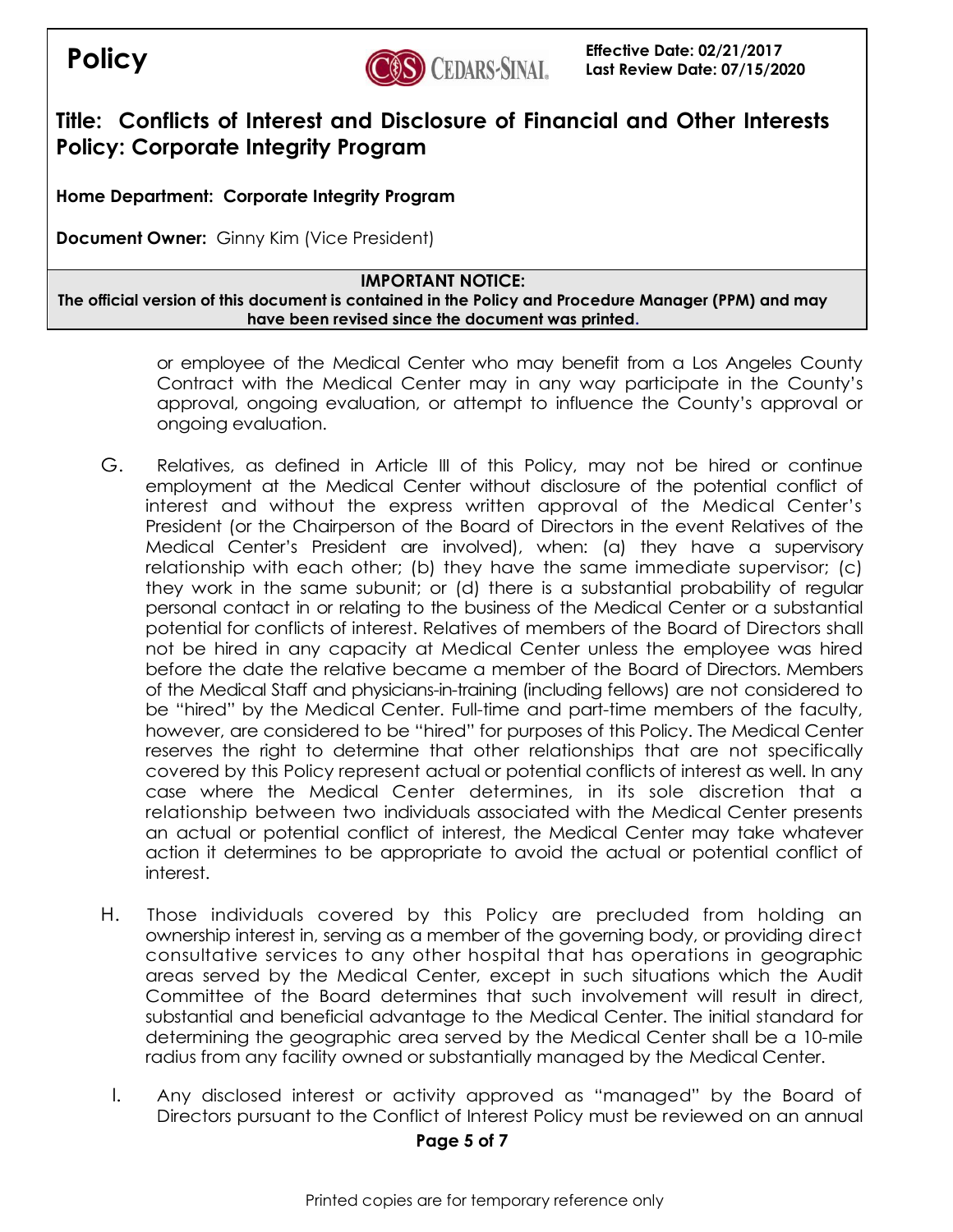

**Home Department: Corporate Integrity Program**

**Document Owner:** Ginny Kim (Vice President)

### **IMPORTANT NOTICE:**

**The official version of this document is contained in the Policy and Procedure Manager (PPM) and may have been revised since the document was printed.**

basis to assure that circumstances have not changed to alter the approval.

- J. The President and CEO, or his/her designee, will regularly provide guidance and direction on the types of financial interests and professional activities that should be reported by Covered Individuals in their annual disclosures as required under this Policy, or in other instances where disclosure of such interests and activities are also required.
- K. Full disclosure of any situation in doubt should be made so as to permit an impartial and objective determination. Activities which have been reported in past years, must be reported again so long as the underlying activity continues. The disclosure relates not only to the interests and activities of Covered Individuals, but also to the interests and activities of the relatives of Covered Individuals as defined in Paragraph 7 above.

# **V. Policy Compliance:**

A. The President shall be promptly notified of any violations of this Policy on Conflicts of Interest. Appropriate administrative action will be taken by the President with respect to officers and key personnel; members of the faculty; members of the Medical Staff with administrative responsibilities; members of Medical Staff Committees; members of the Medical Staff seeking election to Medical Staff offices; members of the Medical Staff engaged in research; research investigators (as defined by NIH policy guidance); consultants and employees working on grant-supported projects or activities as designated by the Senior Vice President for Academic Affairs; and by the Board of Directors with respect to members of the Board, members of Board Committees (including individuals who are members of the Board of Governors) against any individual who violates this Policy on Conflicts of Interest. Administrative actions may include oral admonishment, written reprimand, discipline, reassignment, demotion, suspension, removal, termination, or separation. The Medical Center reserves the right to pursue other action against anyone who violates this Policy to the detriment of the Medical Center.

B. A copy of this Policy shall be delivered annually to each Covered Individual, together with a request that each person complete and deliver to the Board of Directors through the office of the President conflict of interest-related

#### **Page 6 of 7**